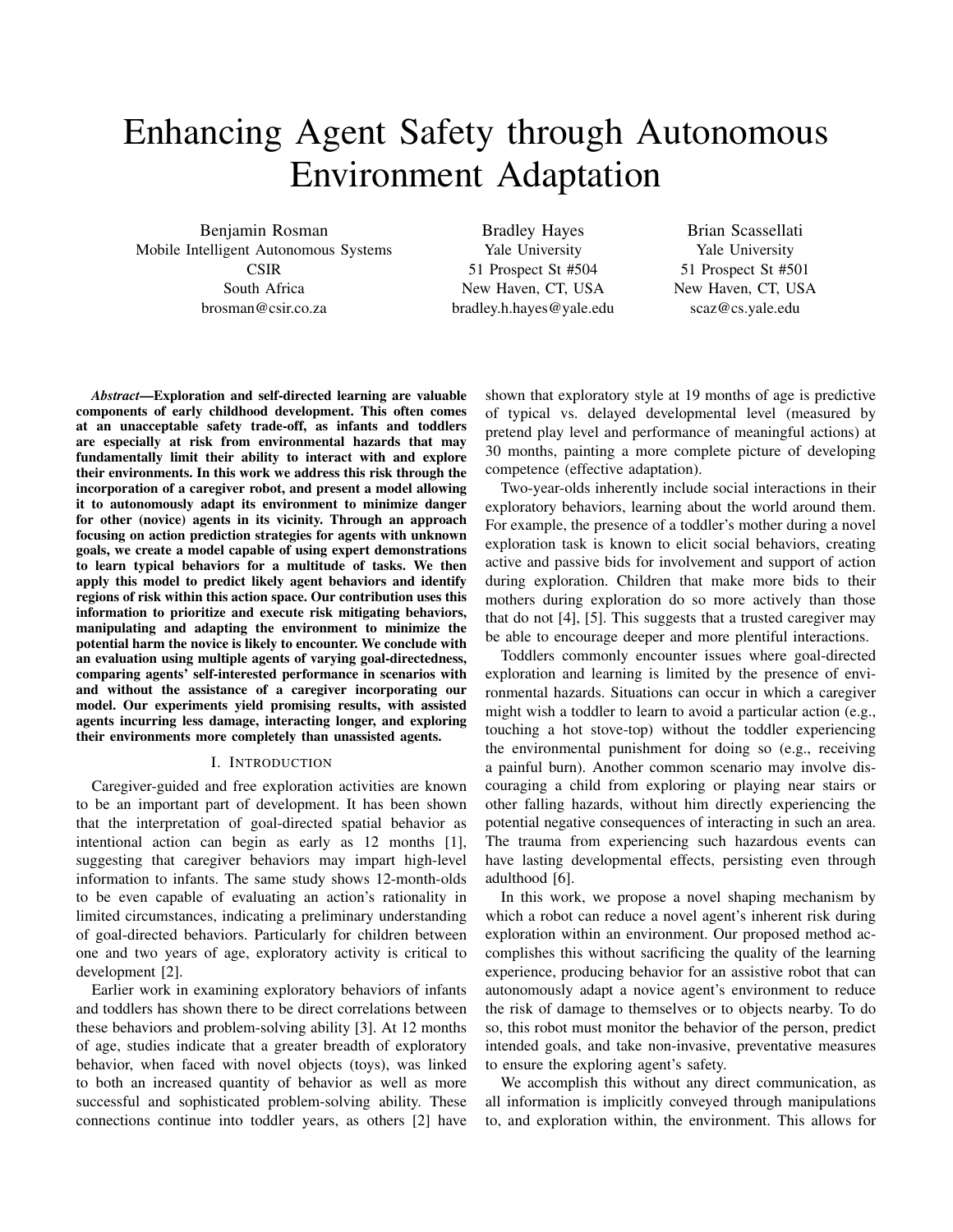the application of our contribution to agents of unknown capabilities and with agents incapable of direct communication. As an example, if the person is at risk of collision with any objects, those objects should be protected accordingly (perhaps by placing a barrier around them or temporarily relocating them somewhere safer).

To this end, we extend previous work on how to autonomously give advice to an agent that may be lost, may be exploring its surroundings, or may have a suboptimal policy [7]. Drawing on these ideas, we present a model allowing an assistant or caregiver observing the environment to learn a model of normal behaviors from successful trajectories through the space. Deciding if a new agent moving through the environment needs assistance is then a form of anomaly detection, by determining how well that new agent fits the behavior predicted by the model.

Minimally invasive assistance to a novice agent may take the form of adaptive changes to the environment, such as moving a fragile or hazardous object to a less risk-prone area or adding a temporary barrier to that area. This indirect assistance is proposed in opposition to more traditional modes of direct assistance that use physical manipulation, where the assistant's action policy is imposed [8] (for instance, by being led by the hand through a task). More similar to our work are methods of advice giving with restricted frequency (such as [9], [10]), where a teacher can influence a learner's policy at some nontrivial action cost. Our approach characterizes the generation and evaluation of indirect assistance as a means of maximizing the safety of fellow agents in an environment while affording them similar levels of autonomy to unassisted scenarios.

Such indirect interventions are not without precedent in the robotics or machine learning literature. The benefit of interactive shaping, the practice of providing targeted feedback to manipulate portions of an agent's policy to facilitate goal achievement, is well established [11], [12], [13]. While the ability of an agent to interpret and respond to live feedback or to freely explore a task space can greatly improve the convergence rate of its action policy, there exist many cases where catastrophic failures may occur. In our chosen domain, these failures are unacceptable to use as learning opportunities as they may result in disasterous injury.

Accordingly, we model a novice agent's risk with the expectation of perturbation from typically observed behaviors derived from expert demonstrations. Our approach accomplishes this by probabilistically merging collections of taskbased risk models, and choosing environmental manipulations in order to minimize the expected risk given the potential execution policies of the agent.

The lack of direct communication between novice and caregiver introduces the requirement of estimating the probability that an agent is behaving safely based on its trajectory. The assistant may then adapt the environment to mitigate the risks inherent to the nearest danger zones. We demonstrate the utility of our approach by evaluating its effectiveness at providing a safe interaction environment for agents with uncertain or suboptimal navigation policies and behaviors.

In the following section we introduce term definitions and necessary background information. We then describe our process of building models to assess safety and risk given collections of expert demonstrations for a variety of tasks. Finally, we conclude with an evaluation within a simulated online risk mitigation domain, validating our approach through various metrics related to safe exploration and goal achievement for agents of varying levels of goal-directedness.

## II. PRELIMINARIES

Throughout the remainder of this paper, we employ the following terminology. The *novice* is moving around the environment, the *caregiver* watches the behavior of the novice and adapts the environment, and *objects* are regions with which the novice can collide. Such a collision causes *damage*, which can be treated as a negative reward in the context of reinforcement learning. To prevent damage, the caregiver manipulates the environment such that the novice still negatively reinforces undesirable behaviors but without incurring the full damage that such a behavior may have otherwise inflicted.

Let an environment be specified by a set of states  $S$ , and the actions available to an agent are drawn from a set  $A$ . An agent in a state  $s \in S$  can select an action  $a \in A$ , after which the agent transitions to another state  $s' \in S$  according to a probability distribution given by the transition function  $T(s, a, s')$ . This transition results in a reward given by the reward function  $R(s, a)$ . The motion of an agent through the environment is thus given by the Markov decision process  $(MDP)$   $(S, A, T, R)$  [14].

A decision rule for probabilistically (or deterministically) selecting actions as a function of state is a policy  $\pi : S \times A \longrightarrow$ [0, 1]. An optimal policy  $\pi^*$  is the policy which maximizes total reward from every state of the MDP.

Action priors [15] are a recently proposed mechanism for learning models of general behavior in a common domain across multiple tasks. These involve maintaining distributions over the action set for each state, corresponding to the number of known optimal policies that select each action at that state. Particularly for domains in which goals cannot be or are not fully specified, we include in our set of optimal policies the set of 'best known' policies for a given task. This provides a basis for learning goals from inverse reinforcement learning [16] approaches, where expert demonstrations can train a reward function in lieu of a specified goal state descriptor.

For each state s in the environment, the action prior  $\theta_s(a)$  is computed from  $\alpha_s(a)$ , which is the number of optimal policies (or trajectories)  $\pi$  in the set of all such policies  $\Pi$  in which  $a$  is a reasonable action choice in  $s$  (i.e.  $a$  is taken in  $s$  with probability greater than some threshold  $\delta$ ). Thus,

$$
\alpha_s(a) \quad = \quad \|\{\pi \in \Pi | \pi(s,a) > \delta\}\| + \alpha_s^0(a),
$$

where  $\|\{\cdot\}\|$  represents the size of a set, and  $\alpha_s^0(a)$  is a hyperprior used to prevent overfitting [15], by allowing for that fact that the training policy set  $\Pi$  may not be fully representative of the set of all behaviors in the environment.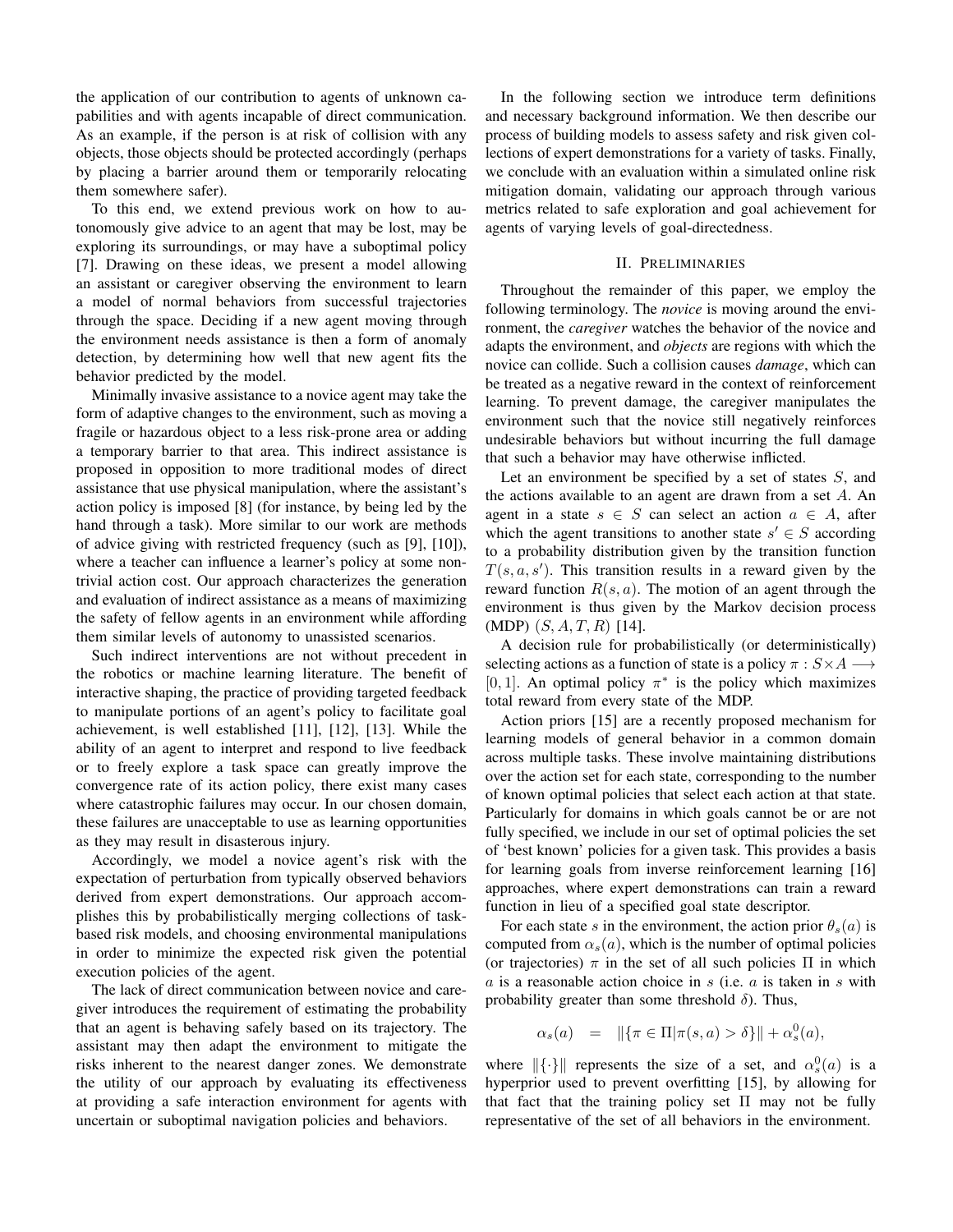The action priors are then typically computed as a draw from a Dirichlet distribution:  $\theta_s(A) \sim \text{Dir}(\alpha_s(A))$ . This statebased distribution over the action set assigns probability to each action based on the number of tasks for which that state-action combination was optimal. This therefore provides a model of optimal behavior in the environment, aggregated across all known tasks.

# III. A MODEL OF SAFETY

We approach the problem of facilitating safe learning and exploration initially as that of anomaly detection. Given a model of safe interaction, described by the set of MDP reward functions within known tasks and encapsulated as action priors, we compare observed agent behaviors to these known policies. This model construction is particularly robust as it makes determinations independent of an agent's goals, perceptual capabilities, or assumed knowledge of the world. By using such an approach, we also avoid the pitfall of relying on constructing models of unsafe interaction, which may not be feasible or reasonable to construct.

We would like to compute the probability that the observed trajectory was drawn from a model of abnormal or risky behavior, but to learn such a model one would need examples of this (which is undesirable from the point of view of both the agent and the environment). Instead we compute the probability of the trajectory having been drawn from a model of normal behavior,  $P(trajectory|model)$ , which is something that can be learned from experience.

Our model requires computing the probability that a novice agent is behaving safely. Let the trajectory taken by the novice thus far be represented by a time-indexed alternating state and action sequence, as

$$
\tau = s^{t+1}, a^t, s^t, a^{t-1}, s^{t-1}, \ldots
$$

We compute the probability that a novice is behaving safely by the probability that the trajectory followed by the novice was drawn from a model of normal motion in the environment, as modelled by the action priors. By Bayes' rule, this is given by

$$
P(safe|\tau) = \frac{P(\tau|safe)P(safe)}{P(\tau)} \tag{1}
$$

$$
= \frac{\prod_{k=1}^{t} \theta_{s^k}(a^k) P(safe)}{\prod_{k=1}^{t} \theta_{s^k}(a^k) P(safe) + \prod_{k=1}^{t} \rho_{s^k}(a^k) (1 - P(safe))}
$$

where  $P(safe)$  is the prior belief that the agent is choosing a safe action at each timestep, and  $\rho_{s^k}(a^k)$  is an action distribution for an unsafe agent.

As we do not know *a priori* the model of unsafe behavior and are unable to collect this data, we choose to represent this model as one where every action is assumed to occur with equal probability. A richer model of goal likelihoods could improve upon this, however doing so imposes requirements of deep domain knowledge and rich observation on the caregiver to collect or use such data. As such, in our experiments we let  $\rho_s(a) = 1/|A|, \forall s \in S, a \in A$ . Furthermore, without *a priori*  knowledge, we assume a uniform prior over the probability of the agent behaving safely, and let  $P(safe) = 0.5$ .

# IV. A MODEL OF DANGER

Having computed a probabilistic estimate of how unsafe the behavior of a novice agent is given a model of expert motion, the caregiver is required to modify the environment to enhance the safety of the agent.

Damage is caused by a collision between an agent and any of a number of objects in the environment. The caregiver must therefore estimate which object poses the greatest risk to the novice. To do so, it computes the expected damage caused by a collision with each object o. This is determined as the damage that would be caused by a collision between the novice and that object, weighted by the probability of that collision, as

$$
\mathbb{E}(d_o|\tau) = P(collision|\tau) \times d_o \tag{2}
$$
\n
$$
= (1 - P(safe|\tau)) \times P(reach_o|\tau) \times d_o
$$

where  $\mathbb{E}(d_o|\tau)$  is the expected damage that could be caused by a collision with object  $o$  given the current trajectory  $\tau$  of the novice,  $P(safe|\tau)$  is the probability of the novice behaving safely as given by Equation (1),  $P(reach<sub>o</sub>|\tau)$  is the probability the novice reaches and collides with  $o$ , and  $d<sub>o</sub>$  is the extrinsic cost of the damage caused by such a collision. As a proxy for  $P(reach<sub>o</sub>|\tau)$ , we represent this quantity by the normalized distance of the agent from o. This provides an estimate of the number of timesteps that would be required for the novice agent to reach and collide with the object from its current position.

The damage cost  $d<sub>o</sub>$  is extrinsically defined, and associated with different items in the environment based on the danger that a collision with an agent may pose to either the agent or the object. We compute an expected intrinsic cost to the agent, based on the distance of the agent from that object, as well as the estimated probability of a collision.

The caregiver utilizes the following action policy: at each timestep, compute the expected harm posed by each object using Equation  $(2)$ , and select the object  $\sigma$  maximizing potential harm. The risk mitigation strategy then depends on the class of  $\alpha$ . In our experiments, for example, if  $\alpha$  is stairs then the robot moves to block them, whereas if  $o$  is a candle then the robot will pick this up and move it to a safe table.

# V. EXPERIMENTS

We validate our approach in an experiment simulating a toddler (novice agent) exploring a household domain. In each goal-directed episode the novice agent is attempting to navigate to a sequence of randomly selected toy bins within the environment. In addition to walls and toy bins, this environment contains several hazards, some mobile and others immobile. Hazards which may not be moved include stairwells and tables, while those that can be relocated are candles that sit upon tables. We explore the behavior of our caregiver robot by examining its interactions with different novice agent types, varying the novice's goal-directedness via exploration likelihood, as they interact with the environment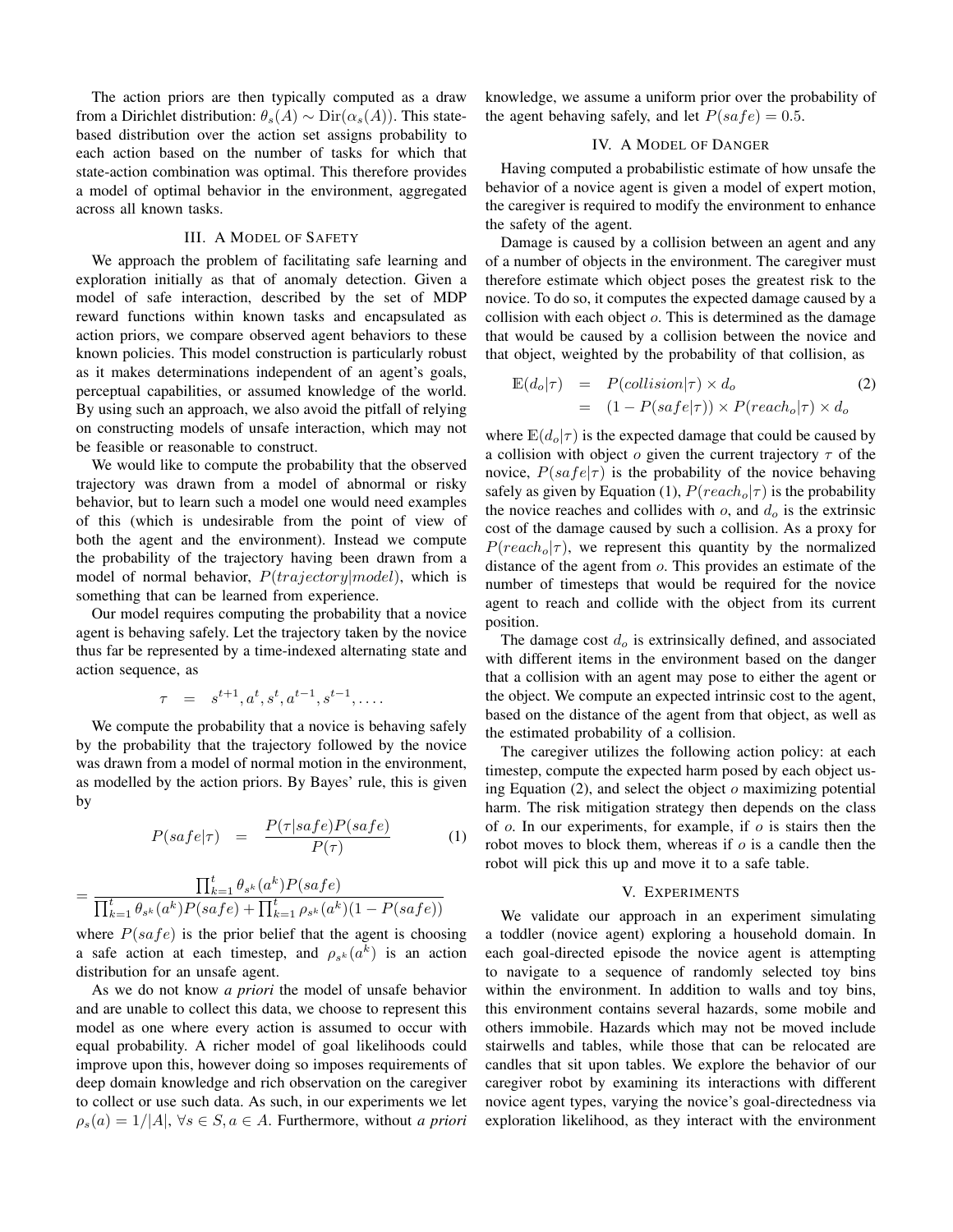

Fig. 1. The map used in the experiments. The environment consists of open spaces, walls, staircases, tables, candles, and toy bins.

and perform various navigational tasks (in the form of toy retrievals).

## *A. Environment*

Our experiment utilizes an environment characterized by a house's floor plan, discretized into a 2D grid world. Apart from walls and free space, the environment has five types of objects: candles on tables which may start fires if collided with (major damage), walls, tables which may be bumped into (minor damage), stairs that the agent may fall down (major damage), toy bins that act as goal locations for the novice, and the mobile caregiver robot. The domestic environment used in the experiments is shown in Figure 1.

#### *B. Novice Agent Behavior*

Novice agents are initialized at a random start location with knowledge of all toy bin (goal) locations, though the rest of the environment is unknown. Without a goal, a novice will randomly choose a goal destination from the list of known toy bins. When a goal has been selected, the novice agent will follow an  $\epsilon$ -greedy policy to achieve it before selecting a new goal, meaning it will take an optimal action  $\epsilon\%$  of the time and a random action  $(100 - \epsilon)$ % of the time. In our simulation, we allow novices to 'play' for a maximum of 200 timesteps, with each timestep corresponding to the time required to move one grid square in the environment. The action set for these agents is limited to 4-connected movement within the environment. Collisions with objects or walls result in the agent staying in place and incurring the appropriate penalty. The amount of damage is extrinsically defined as being 5 for a collision with a stairwell, 4 for a collision with a candle, and 1 for a collision with an empty table. Collisions with walls or toy bins do not incur any damage.

#### *C. Caregiver Training and Behavior*

The model of normalcy we utilize is developed from expert trajectories of an optimal agent moving through the room. The expert trajectories take the form of collision-free, shortest-path routes from random start locations to each of the specified goal locations (toy bins), for a total of 1, 000 timesteps. These

optimal policies provide the action priors required to inform the risk mitigation strategy of the caregiver. Our evaluation simulates a caregiver robot that executes up to 3 actions for each 1 of the agent, assuming a movement speed ratio similar to that of healthy adult humans (5.0 km/h) [17] to healthy 1- 2 year olds (1.6km/h) [18]. The action set for the caregiver consists of 7 actions: 4-connected grid movement operations, a wait action, a get-object action, and a place-object action.

There are two intervention strategies which can be employed by the caregiver. Firstly, it is able to pick a candle up off a table, and move it to another. Secondly, the caregiver may wait in a stairwell, which blocks the toddler from accessing it and subsequently incurring a large amount of damage.

#### *D. Evaluation Criteria*

The performance of our algorithm is characterized by the average damage incurred by a novice agent over the course of its interactions (Figure 2 and Table I), the number of timesteps elapsed before the novice reached a critical damage threshold that terminates the simulation episode (Figure 3 and Table II), and the amount of environmental coverage the agent was able to achieve during exploration (Figure 4). As the goal of our algorithm is to actively mitigate and minimize the risks inherent to interaction and exploration in a novel environment, the average incurred harm is an essential metric to track. We are also interested in examining how much time the novice is able to use for exploration/task execution in the environment before it is forced to stop as a result of accumulating too much damage. This is related to our final metric, the amount of environment coverage that the novice achieved (equivalent to environmental knowledge gained) that can be used to better inform its navigation and other relevant interactions in that space.

The results reported in this section are all averaged over 20 runs (episodes) each of the novice agent interacting in the environment both with and without the caregiver robot present. As the values we present will change with different environments, objects, and damage definitions, we identify the trends of the results as being more important than the particular values themselves.

## *E. Results*

Our results show definitive and tangible benefits achieved by the risk mitigation algorithms proposed within our work. Novice agents with caregivers present received less damage from the environment (Figure 2), spent more time interacting (Figure 3), and explored more of the environment before receiving a critical amount of damage (Figure 4).

In Figure 2, we evaluate the average damage incurred by the novice over each of its interaction episodes, lasting 200 timesteps. It is expected that an agent with a higher exploration rate will encounter more harmful areas of the environment, and as such experience more damage. The inclusion of our caregiver agent generally reduces this incurred damage by over 66%, performing mitigation strategies informed by known optimal behaviors and predicted deviations.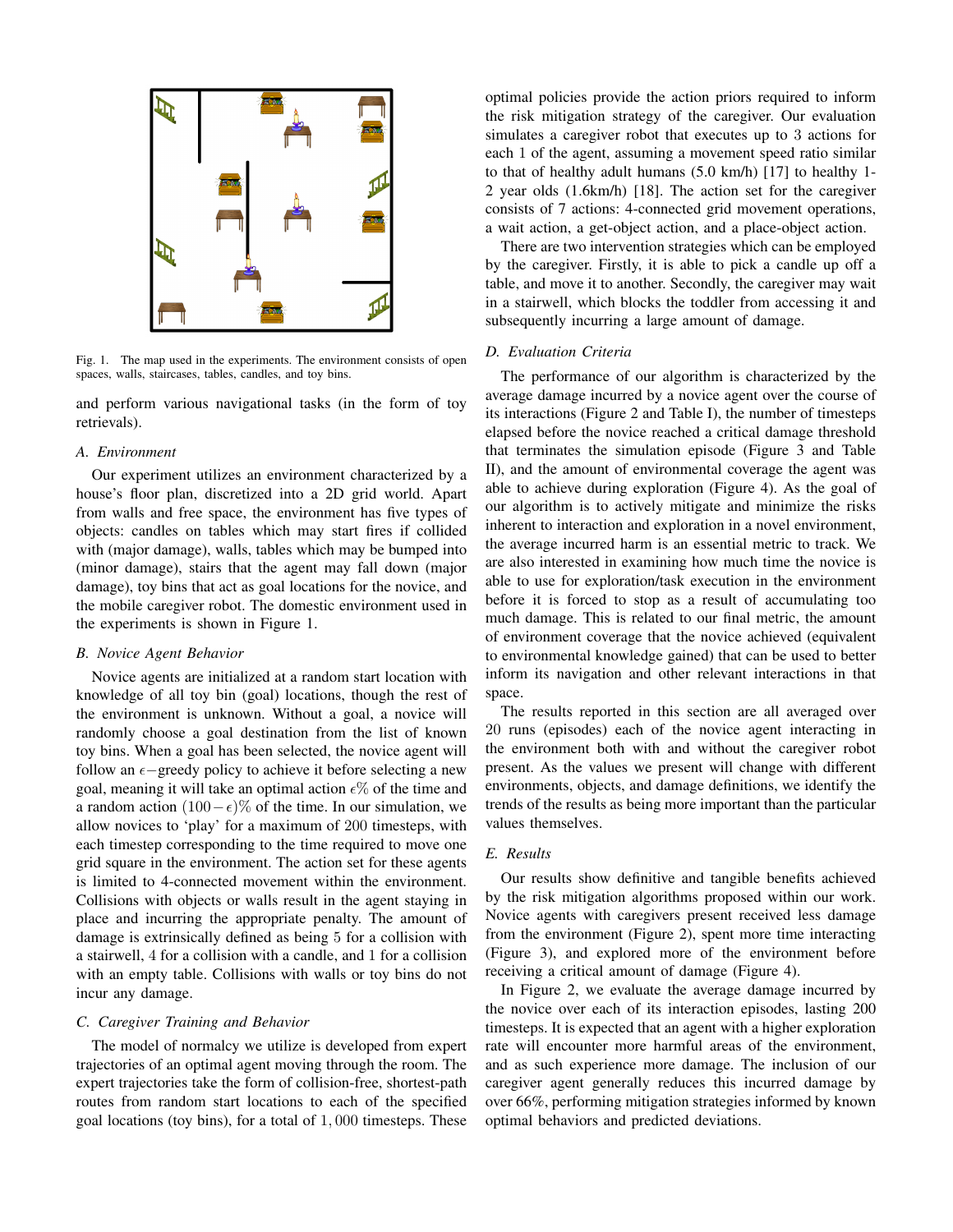

Fig. 2. The average normalized damage (negative reward) accumulated by novice agents of various levels of goal-directedness, both with and without the assistance of a caregiver robot. Error bars represent one standard deviation from the mean. A value of 1.0 on this graph corresponds to the maximum damage received in a single episode across all agent types and conditions. Novices followed an  $\epsilon$ -greedy policy to their goal, determining the frequency of choosing optimal or random exploratory actions.

| Agent         | No caregiver | With caregiver |
|---------------|--------------|----------------|
| random motion | 0.7346       | 0.2291         |
| 75% random    | 0.5295       | 0.1438         |
| 50% random    | 0.2846       | 0.1106         |
| $25\%$ random | 0.1887       | 0.0466         |
| 5\% random    | 0.0565       | 0.0072         |

TABLE I MEAN NORMALIZED DAMAGE (NEGATIVE REWARD) ACCRUED BY VARIOUS NOVICE AGENTS WITH AND WITHOUT CAREGIVER INTERVENTION

While each episode lasted 200 timesteps, it was also recorded when an agent sustained above a critical threshold of damage (corresponding to 15, or 3 times the damage of a staircase collision). We examine the number of timesteps the agent is able to complete, before either sustaining too much damage to continue or reaching the end of the episode (fixed at 200 steps) in Figure 3. Understandably, less goaldirected novice agents are more prone to encountering harmful objects in the environment. On average, fully random and 75%-random agents without caregiver assistance do not even complete a quarter of the episode before sustaining critical damage. Unassisted agents with  $\epsilon$ -greedy strategies of 50% and 25% often only complete half of the episode. Even with a 5% exploration rate, the agent in the non-caregiver condition does not always complete the episode before sustaining critical damage, illustrating the danger inherent within the test scenario environment.

When we introduce and train our proposed caregiver agent, the number of timesteps before sustaining critical damage improves substantially. The caregiver mitigates risk even in the fully random novice, an agent entirely without goal directed motion, by doubling the number of actions taken prior to episode termination. Goal directed novices experience even more dramatic improvements, with 75%-random and 50% random agents completing over 150 of the 200 possible timesteps on average, with many of them completing the entire episode without receiving critical damage. For 25% random and 5%-random agents the caregiver robot was able



Fig. 3. The average number of timesteps (maximum 200) before the novice agent incurred damage above the stoppage threshold. Error bars represent one standard deviation from the mean. Values of 200 indicate that the agent completed the entire interaction without incurring damage above the termination threshold.

| Agent         | No caregiver | With caregiver |
|---------------|--------------|----------------|
| random motion | 35.50        | 97.05          |
| 75% random    | 41.05        | 164.20         |
| 50% random    | 89.50        | 171.50         |
| $25\%$ random | 107.70       | 200.00         |
| 5% random     | 195.75       | 200.00         |

TABLE II

AVERAGE NUMBER OF TIMESTEPS UNTIL THRESHOLD DAMAGE WITH AND WITHOUT CAREGIVER INTERVENTION

to ensure *every episode* ran to completion, with no agents having their interaction terminated early. These results are indicative of the clear benefits afforded by the caregiver's control policy, achieved through accurate safety prioritization and action prediction.

Finally, we examined the overall environment coverage achieved by the various novices prior to reaching the damage threshold (Figure 4). It is fairly straightforward to expect that a weakly goal-directed agent (one with a high exploration rate) that is able to spend more time interacting in the environment will likely cover more ground than a strongly goal directed or temporally limited agent. Accordingly, we observe coverage that varies in proportion to both the exploration rate and episode duration.

In the non-caregiver condition, the entirely random novice agent covers fewer than 15 cells on average, with the 75% random agent not faring much better. The 50%-random agents, using nearly double the actions on average to explore before sustaining critical damage, achieve approximately double the environment coverage as their less directed counterparts. Finally, the 25%-random and 5%-random agents perform best, reaching nearly 35 states on average.

When interacting in an environment with the caregiver robot, the novices generally outperform their solo counterparts with only the 5%-random agent having similar results (largely due to its limited deviation from an optimal trajectory). This coverage increase is directly attributable to the increased duration of exploration available to the agent. We include these